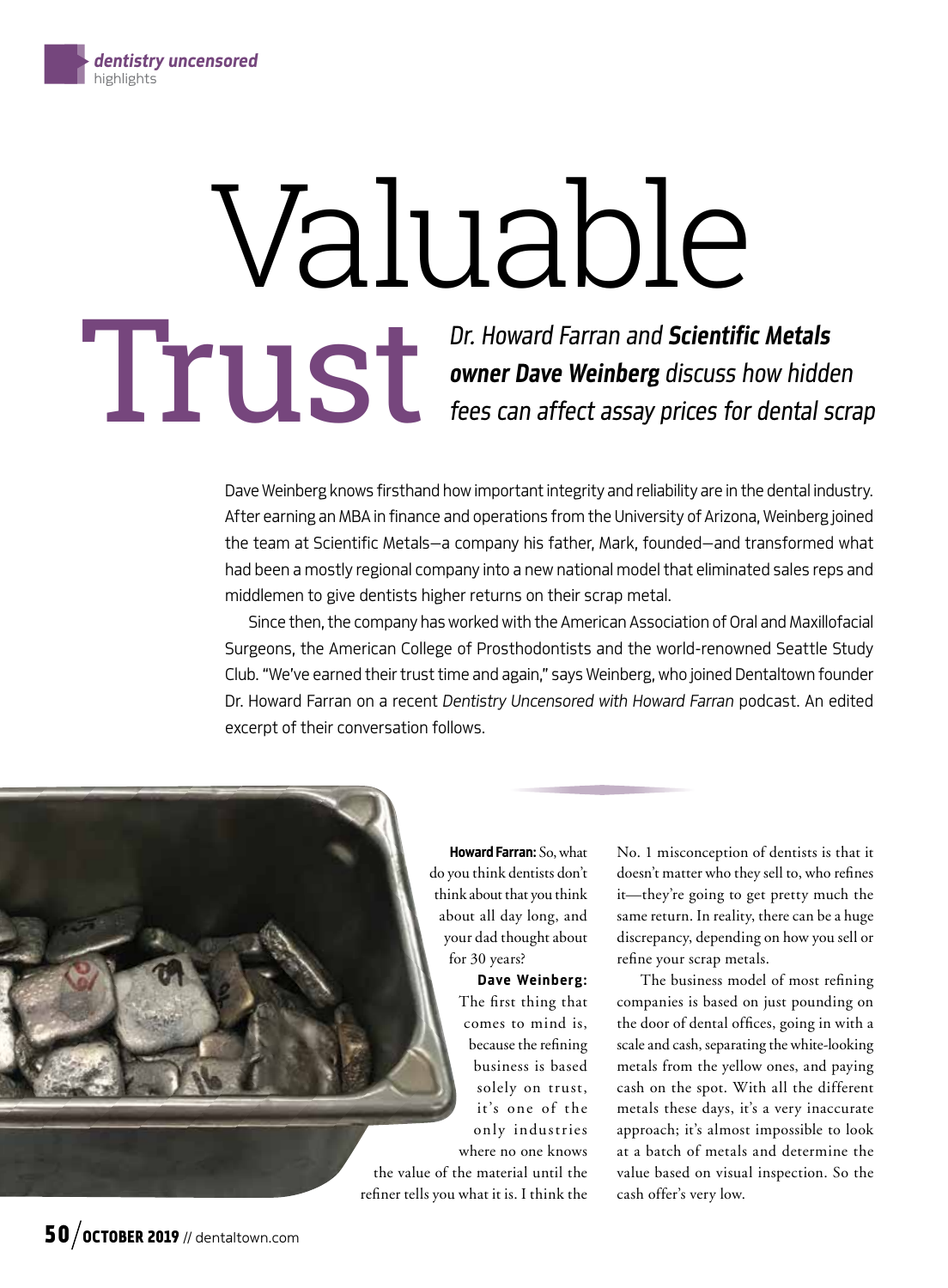

HF: That guy coming in the dental office who's looking at it—I mean, it's voodoo economics. He has no way of knowing what he's buying, and dentists have no idea of knowing what they're selling.

DW: Dr. Skidmore, a Townie in California, got a cash offer for \$950. He passed it up, sent his metal to us and ended up getting \$2,300—the actual melt value was almost three times as much as his initial cash offer. That's not an aberration; that's a typical case where the cash offer could be as low as one-third of the actual value.

HF: They separate the gold into a white pile and a yellow pile?

**DW:** This approach is a poor financial decision for dentists because now, for the first time in years, the palladium market is more expensive than gold. Dentists and assistants and office managers don't follow the palladium market, and that's where the confusion comes into play: Now the white pile, traditionally discarded as an afterthought while the focus was on the yellow gold, may be worth more than the yellow pile because of the palladium. Dentists don't know that, and that leaves a lot of room for potential chicanery and dishonesty.

In the defense of some of these people who are paying cash, it's not necessarily that their intentions are not ethical; it's also that they don't know what's inside the scrap. It could be palladium at \$1,400 an ounce, or it could be nickel, which is worthless. Because of that uncertainty, the offer on the white pile is low, and that potentially leaves a lot of money on the table.

HF: I got out of high school in '80, so I've only seen maybe a half-dozen companies come out and grow 30,000%. One of them was Southwest Airlines, and Herb Keller always said the secret to lower prices is lower cost. So if you're going to get more money for your gold and palladium, then you've got to deal with someone who has less cost. That's why you go direct.

DW: It's great you bring that up, because I wanted to explain a couple things about middlemen, reps, etc. A long time ago, we used to have some reps also, but we decided that there was really no benefit. Back in the day, they'd pick it up and save you time from boxing it up, but nowadays we find that dentists don't mind boxing it up and sending it if they're going to get more money. So we got rid of our reps.

Labor is probably the biggest expenditure for all companies—especially refining companies. One of the pillars to why dentists tell us our returns are the best is because we can afford to pay you what we say we're going to, because our costs are so streamlined and efficient because we save so much by not having one single rep in the country.

# Hear the entire podcast online!

This article includes just some of the highlights of Dave Weinberg's conversation with Dr. Howard Farran. To download the podcast, watch the video or read a full transcript, go to dentaltown.com/weinberg-on-trust.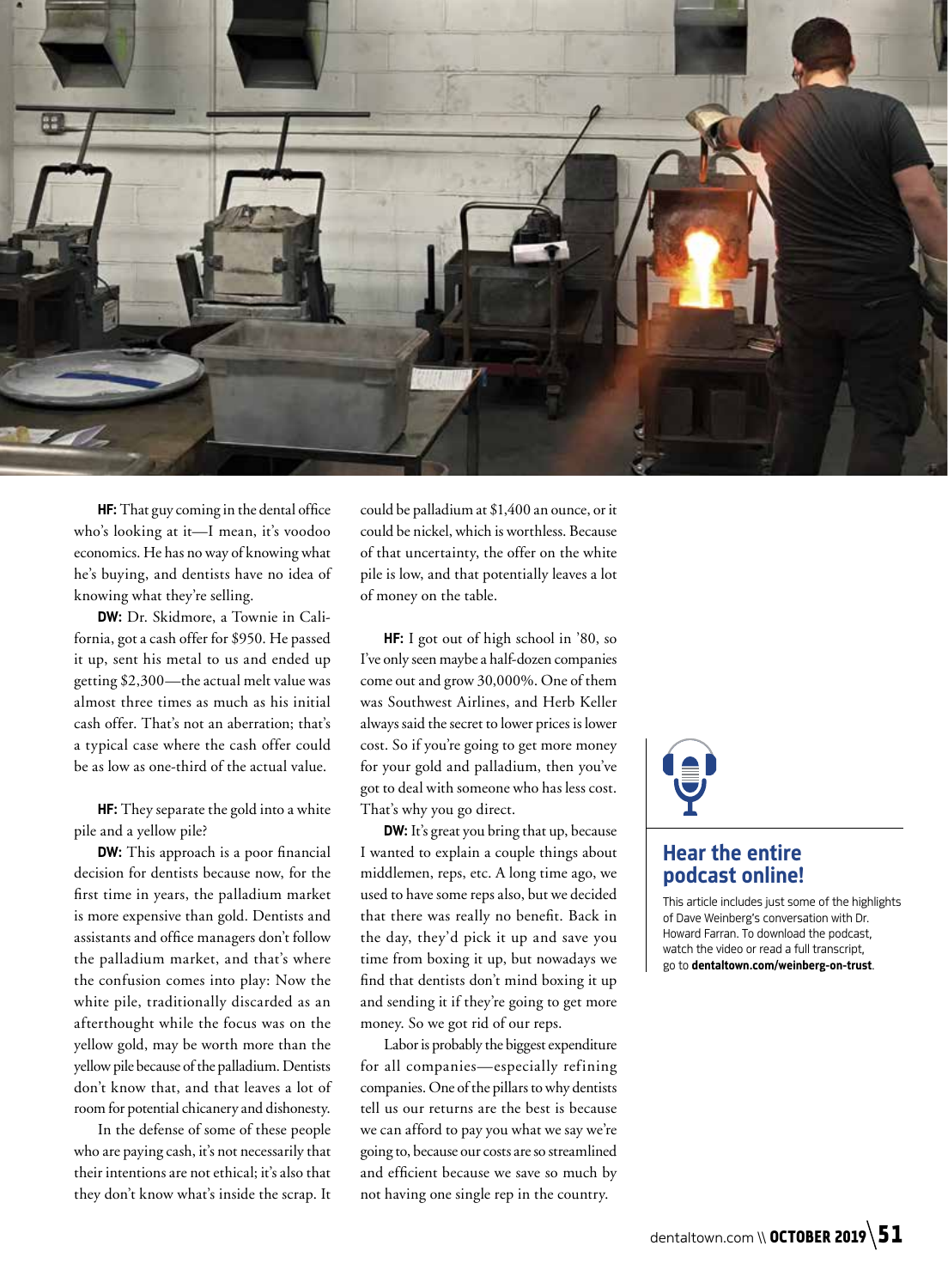HF: The bottom line is, the only secret to lower price is lower cost. If people have a middleman, you're paying for it. It's just that simple.

DW: Let me give you a real example to put the theory into practice. Dr. Kelly Waggener in Santa Rosa actually wrote an article in *Dentaltown* about this. A new trend among some big refining companies is to partner with dental supply distributors, and while the distributors are selling products in the

office, they also do the refining. But guess what happens? Now you have the refining company rep getting a cut, you have the dental supply company getting a cut, you have the refining company making their fees, and you also have the dental distributor company getting a cut. Four or five different people getting a cut.

Dr. Waggener sent her metals to a company through their dental supply company and they sent her an email saying she was